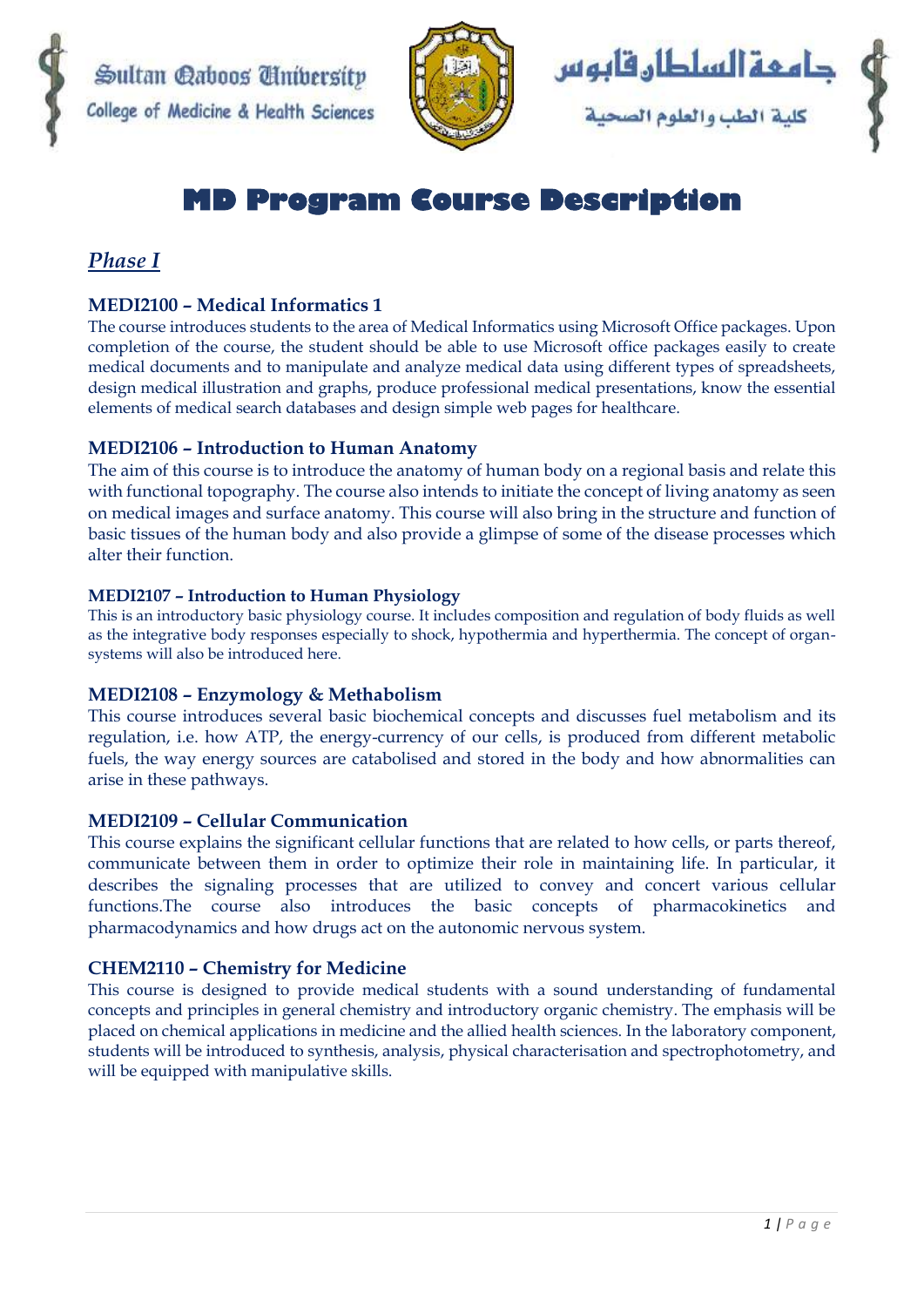





## **LANC2033 – Academic English for Medicine**

The aim of this course is to build upon the foundation of earlier English for Medicine courses and to develop further the language and study skills required by medical students to successfully complete their pre-clinical programme. The course teaches academic listening and reading skills focused on selective paraphrasing from a range of sources and summarising academic texts. Students are expected to carry out academic research for two group oral presentations and to reference their sources formally. Medical terminology will be taught in a systematic way, mostly through self-study materials. Pharmacy terminology is also included in this course. The course includes class work, homework writing assignments, the use of a textbook and self-access assignments both in text-form and on Moodle. The student is also expected to participate in class and group discussions as well as any seminars required by the teacher.

# *Phase II - Semester 1*

## **MEDI3101 – Molecular Biology and Principles of Genetics**

This course will explore aspects of molecular biology and genetics in medicine. The impact of this evolving field in health and disease will be highlighted. Current views and new concepts relating to diagnosis, prognosis, prevention and treatment of diseases will be presented. The course will discuss chromosome structure and function, modes of inheritance of genetic diseases and the medical application of molecular genetics. The molecular cycle of life and the interactions between nucleic acids, proteins and other biological molecules will be considered. The integration of these processes in regulating structural and physiological need will be discussed.

#### **MEDI3102 – Structure Function Relationship**

This course is a further development of the concepts discussed in human anatomy, physiology and cell communication during phase 1 of the medical programme. In particular, the interrelationship between human structure and function at both macroscopic and microscopic levels will be further elucidated and described in this course.

#### **MEDI3103 – Growth and Development**

This module, as it deals with early development, can help students to know the fundamentals of this early period and the basis of aberrations and their consequences, and thereby be better doctors than were they to meet patients without such information. One can follow various developmental processes longitudinally from fertilization to birth and thereafter to puberty and through the aging process. Alternatively, one can study the individual at various cross-sectional stages/ages of life.

#### **MEDI3104 – Response to Infection and Pathobiology**

During the ante, per- and postnatal stages of human life, the body is subjected to various internal and external (environmental) insults. These insults may induce several changes in the cells, tissues, or organs thereby causing diseases. These changes occurring at either the cellular, tissue organ or system level may include cancer, inflammation, infection or even chronic disease such as diabetes mellitus and hypertension. The course describes the general principles of the reaction of tissues to diseases and the disorders that affect the body as a whole. It begins with the reaction of cells and tissues to injury, the study of inflammation, and repair or healing process. Disturbances of body fluid and disorders of blood flow and distribution are also highlighted. Finally growth disturbances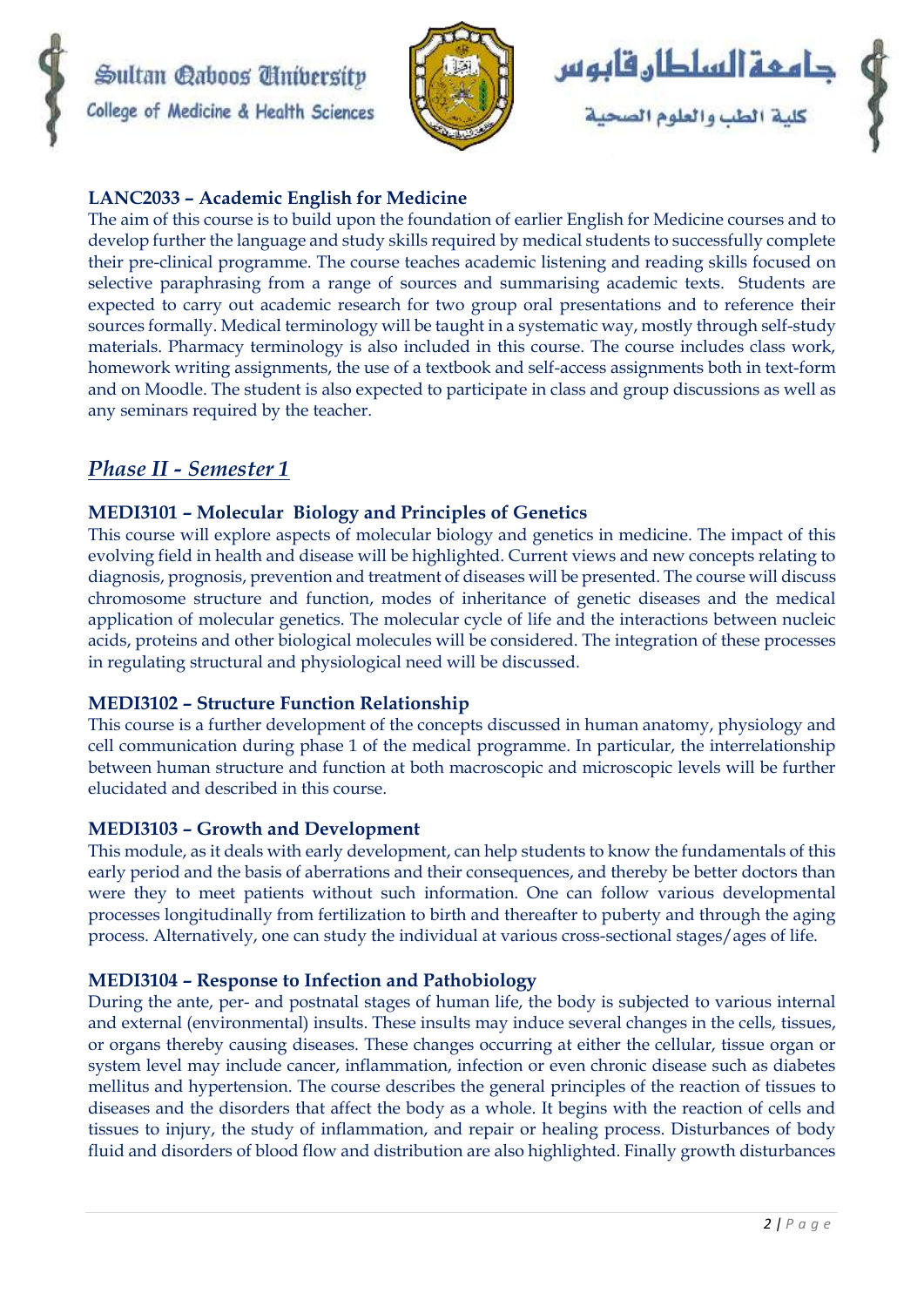





#### **MEDI3105 – Hospital and Community Attachment**

This course introduces the sociological, epidemiological, and scientific aspects of medical practice through early medical contact (EMC) where students visit local communities, centers of community services, primary care facilities and hospital's departments to observe the process of:

- Professional collaboration between members of "the medical team"
- Health care delivered to local communities
- Hospital information system (HIS) and keeping of medical records

Oman health care system, disease prevention and health promotion, principles of epidemiology and statistics applied to the medical field will be introduced within this theme.

# *Phase II - Semester 2*

## **MEDI4201 - Integrated Module 1**

The intention of this course is to integrate basic medical sciences and clinical medicine within and across the modules. To develop basic clinical skills, personal communication skills and right attitude towards patients. Early encounter of patients will enable correlation of pathophysiology of disease with patient presentations. This clinical case-based learning forum is supported by multidisciplinary mentoring (by tutors) and will be presented and discussed by students.

#### **MEDI4202 - Research Methodology**

This course introduces students to biomedical research through research-based learning activities. The course covers concept and fundamentals of research methodology and analytical skills through lectures and tutorials and hands on practice through the planning and implementation of a research project.

#### **MEDI4204 – Cardiovascular System**

Upon completion of this educational activity, students should be able to: Understand concepts of cardiovascular control of the internal environment. Have a practical knowledge of the anatomy and physiology of the normal cardiovascular system. Have an understanding of the embryological development of the normal cardiovascular system together with key abnormalities which lead to congenital cardiac malformations. Review the local, paracrine, endocrine and neural mechanisms that act together to maintain blood pressure and blood flow to various organs in health and disease. Recognize ECG abnormalities seen in common forms of adult heart diseases Highlight the aetiology, pathogenesis, clinical features and principles of pharmacological interventions in common cardiovascular conditions.

#### **MEDI4205 - Respiratory System**

In this module an analysis of the functions of the respiratory system, including the properties of gases, gas exchange in the lungs, special features of the pulmonary circulation, lung defense mechanisms, and the metabolic functions of the lungs are discussed. A review of the structure of the lungs, thoracic cage and mechanisms that regulate respiration is also included. The module also analyzes the changes in respiration that occur in hypoxia, including clinical features pathophysiology and strategies of management of various common respiratory diseases. The approach to control and prevention of communicable and non-communicable respiratory diseases is also highlighted.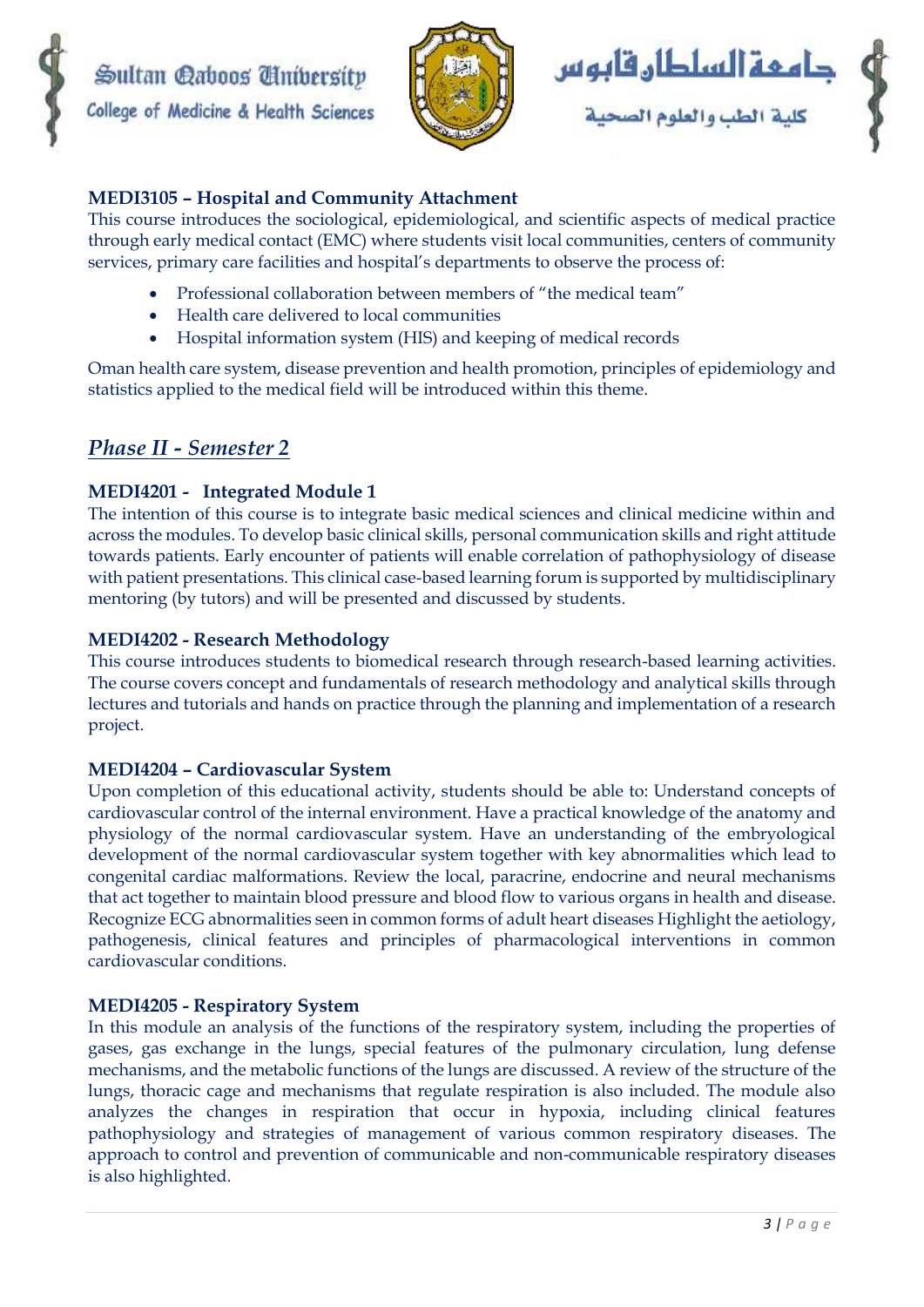





#### **MEDI4206 – Hematopoietic and Immune Systems**

This module will introduce the students to the principles and concepts of hematology and immunology which will guide them in understanding the mechanisms of immune responses and the pathophysiology of common hematological and immunological diseases.

#### **MEDI3100 – Medical Informatics II**

The course familiarizes students with the applications of information science and computer technologies in healthcare. In this course students will be introduced to the conceptual and technical components of medical informatics. The course introduces students to different applications of medical informatics such as; online medical resources, medical search engines, disease management databases and disease registries, Bioinformatics, medical simulation and medical virtual libraries. Also, it discusses the leading ethical issues that arise in healthcare informatics. Finally, it explores the role of telecommunications in healthcare; the internet and the various types of wireless communications. The delivery media will be through a combination of computer-based practicals and hands-on computer exercises.

# *Phase 2 - Semester 3*

#### **MEDI4301 - Integrated Module II**

The Integrated Module II is designed to integrate the alimentary system, the uro-reproductive system and Nutrition courses that are taught simultaneously during this semester. It also integrates systems/courses form the previous semesters like the cardiovascular system, the respiratory system and the hematopoietic/lymphoid/immune systems.

#### **MEDI4303 – The Alimentary System**

The Alimentary system course in phase II of the curriculum is an integrated course dealing with the normal structure and function of the alimentary system together with introducing of the pathophysiology of the common gastro-intestinal, hepato-biliary and pancreatic disorders. Knowledge of basic sciences such as anatomy, physiology, pathology, microbiology, immunology and pharmacology is essential to understand the pathophysiology of disorders of the alimentary system. Therefore, the above mentioned sciences will be discussed with students together with clinical presentation-based problems to bring relevance and application to the pathophysiology of the alimentary system.

#### **MEDI4304 - The Uro-reproductive System**

This module considers the normal function of the urinary and reproductive systems in adult males and females. It also considers pregnancy and lactation, sexual differentiation in the fetus, puberty, and menopause. Infertility in both males and females as well as common maternal diseases in pregnancy will be discussed. It also describes normal kidney function and the role of hormones such as renin and angiotensin in maintaining water and electrolyte balance. This knowledge will be related to the pathophysiology of common disorders of renal function.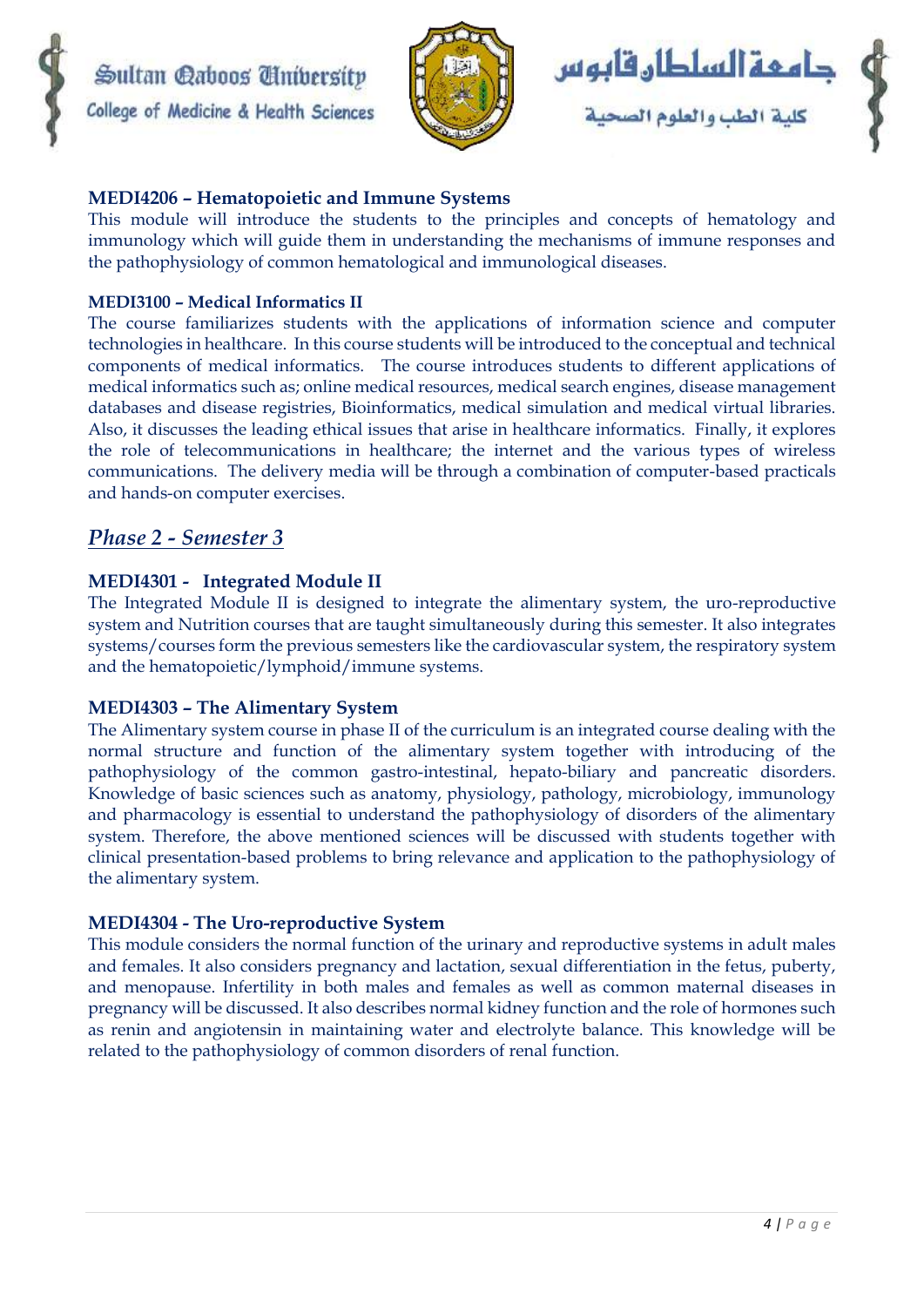





### **MEDI4305 – Clinical Nutrition**

This course focuses on the basic principles of nutrition in health and disease based on the knowledge of nutrient classes, their functions, sources, deficiency and toxicity symptoms. Imbalance of dietary intake may result in serious health problems; therefore, this course will explain different techniques for assessing nutritional status and nutritional impact in relationship to weight loss and maintenance and physical activity. It also examines the nutritional status at different stages of life and consumer concerns about food safety.

#### **MEDI4511 – Student Project I**

This course introduces students to biomedical research through research-based learning activities. The course co concept and fundamentals of research methodology and analytical skills through lectures and tutorials and hands practice through the planning and implementation of a research project.

# *Phase II - Semester 4*

## **MEDI4502 - Integrated Module III**

The Integrated Module III is designed to integrate the locomotor, endocrine and nervous systems that are taught simultaneously during this semester. It also integrates systems/courses from the previous semesters like the cardiovascular system, the respiratory system, hematopoietic/lymphoid/immune systems, alimentary system, the uro-reproductive system and Nutrition courses

#### **MEDI4521 – Student Project II**

This course introduces students to biomedical research through research-based learning activities. The course covers concept and fundamentals of research methodology and analytical skills through lectures and tutorials and hands on practice through the planning and implementation of a research project.

#### **MEDI4403 – Locomotor System**

Our daily activities are executed by the muscles and the skeleton conjointly called the musculoskeletal system under control of the brain. In this module the student will understand the normal structure, function and development of the musculoskeletal system, some of the normal aging processes and diseases that prevent normal function or development and give rise to locomotor problems. The case studies will introduce relatively common problems or clinical situations to encourage the student to integrate knowledge from a variety of different sources, understand the patho-physiologic mechanisms, solve problems and answer questions with a clinical orientation.

#### **MEDI4404 - Human Nervous System**

The subject matter of this course covers many levels of organizations ranging from molecules to neurons and from society of neurons to human behavior. This course is designed to guide students to understand the brain-mind continuum in its all dimensions. The aim of the neuroscience course is to make medical students comprehend how we perceive, move, talk, remember, think, feel pleasure, get angry and the patho-physiology of some of the major disorders that afflict these brain functions. This course ranges from basic neuroscience to neurological diagnosis and psychopathology. The course emphasizes self-learning and active student participation. Besides attending lectures and laboratory sessions.